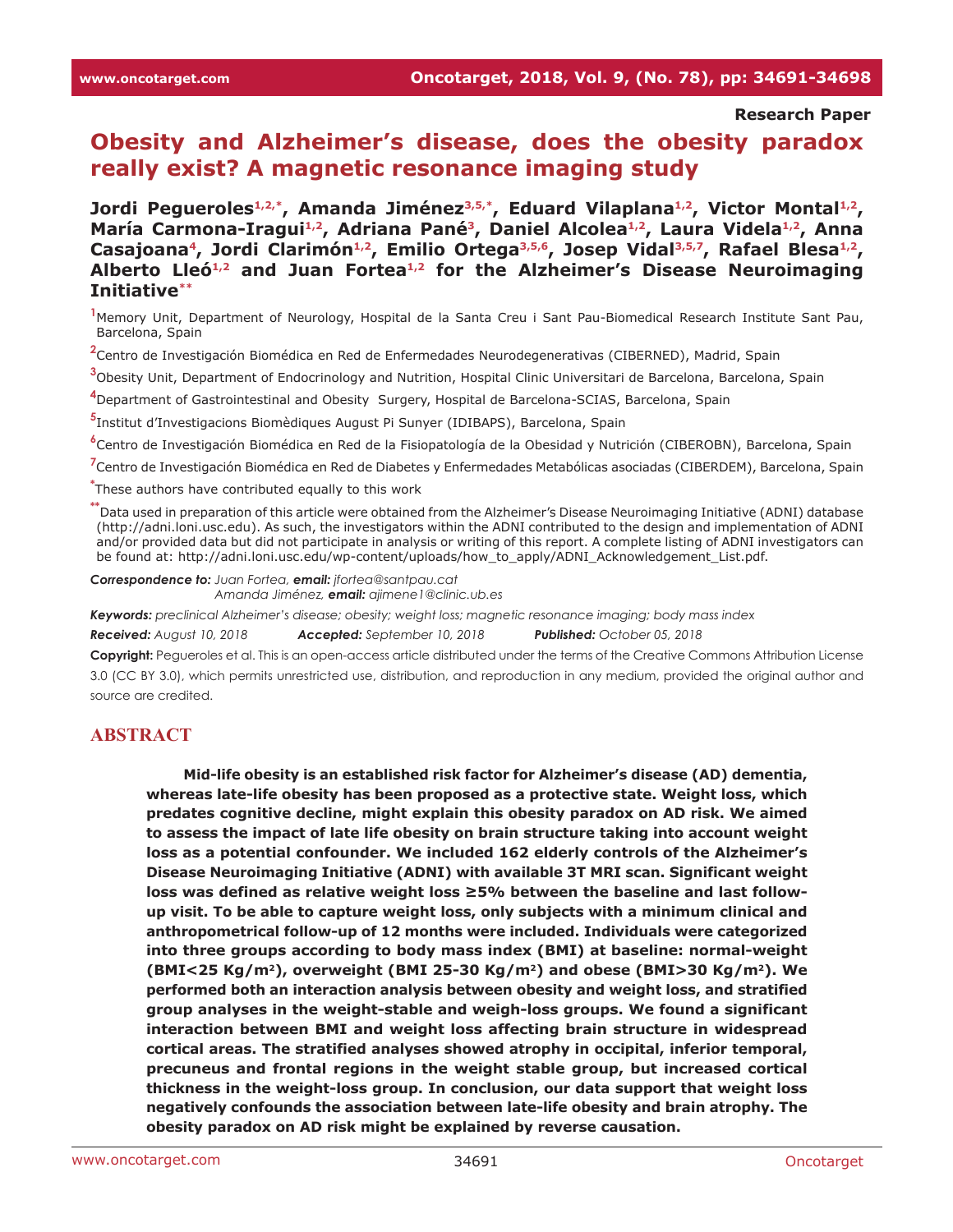### **INTRODUCTION**

Dementia and obesity are increasing in epidemic proportions among western societies [1, 2]. The total number of people with dementia is expected to rise to 106 million worldwide by 2050 [1]. Alzheimer's disease (AD) is the main cause of dementia, but there are no current preventive or disease modifying treatments. Therefore, the identification of modifiable risk factors is of major interest.

Obesity is a well-established risk factor for type 2 diabetes (T2D), cardiovascular disease and cancer, and it has also been proposed as an independent risk factor for dementia and AD [3–5]. Mid-life obesity has been consistently identified as a risk factor for dementia and AD in epidemiological studies [3]. Moreover, several pathological alterations associated with obesity, such as insulin resistance, inflammation or mitochondrial dysfunction, have also been related to AD pathological processes [6]. Finally, mid-life obesity has been linked to greater burden of AD neuropathology in the human brain [7]. However, the association between late-life obesity and dementia is inconclusive [8–11]. Some studies have even identified late-life obesity as a protective state for dementia [10], hence the "obesity paradox" on AD risk.

An "obesity paradox" has been described in relation to other health conditions [12, 13], including cardiovascular disease [13], and might be explained by bias [14]. Stokes et al. nicely demonstrated that the "obesity paradox" on cardiovascular mortality is mainly the result of reverse causation, produced by the confounding effect of illness-related weight loss [15]. In this sense, the relationship between dementia and weight loss is widely recognized [16]. More recently, weight loss has been related to preclinical and prodromal AD stages up to 20 years prior to symptom onset [17–19]. This long period of weight loss in preclinical AD might obscure the relationship between late-life obesity and AD, and might explain the "obesity paradox" on AD risk.

Structural MRI has been extensively used to study aging and AD [17, 20–22]. Several studies have evaluated the relationship between obesity and brain structure, with conflicting results [23–36]. Conversely, unintentional weight loss is consistently associated with both cross sectional and longitudinal brain atrophy in healthy elderly [26, 31, 35, 37].

In the present study, we aimed to assess the brain structural changes associated with obesity in healthy elderly from the Alzheimer's Disease Neuroimaging Initiative (ADNI), taking into account the potential confounding effect of weight loss.

#### **RESULTS**

Table 1 summarizes the demographic, biometric and biochemical data according to BMI at baseline. We included 162 subjects (80 female) in the study, with a mean age of 73.3±6.0 years (ranging between 56.2 to 89.0 years) and a mean BMI of  $27.4 \pm 4.0$  Kg/m<sup>2</sup>. Fiftytwo were in the normal-weight category (32.1%), 70 in the overweight category (43.2%) and 40 in the obese category (24.7%). None of the study participants presented a BMI below 20.0 Kg/m<sup>2</sup>. Triglycerides levels were higher in obese subjects respect the other two groups and in overweight subjects respect normal-weight subjects, but there were no other significant differences. In the followup, 36 subjects had a significant weight loss  $(\geq 5\%)$ . No significant differences in age, sex, BMI, baseline cognitive performance or APOE genotype were observed between those subjects with or without weight loss.

#### **The association of obesity and brain structure is confounded by weight loss**

Figure 1 presents the vertexwise interaction analysis across the whole cortical mantle between BMI and weight loss. Extensive clusters emerged in both hemispheres (Figure 1A). As hypothesized, cortical thinning in relation with BMI occurred only in weight-stable subjects whereas in the weight-loss group increasing BMI was associated with increased cortical thickness. Figure 1B shows the mean CTh values for each subject at the cluster of maximum significance of the interaction term in the insular-temporal cluster of the right hemisphere. Similar results were found in all FWE corrected clusters (results not shown). The interaction analysis on HVa was not significant (p=0.4).

We performed stratified vertexwise correlation analyses to further assess whether the relationship between obesity and CTh is modified by weight-loss status (Figure 2). In the weight-stable group, areas of cortical thinning with increasing BMI emerged in both hemispheres, including occipital, inferior temporal and frontal regions (Figure 2B). Conversely, in the weight-loss group, areas of cortical thickening appeared in the superior parietal and frontal regions in both hemispheres and temporal regions in the right hemisphere (Figure 2C). Of note, the association between BMI and brain structure in the whole cohort showed a weak inverse association between BMI and cortical thickness in the inferior temporal region (results not shown).

#### **Obesity is associated with brain atrophy in the absence of weight loss, but is a marker of brain health in the weight-loss group**

To separatedly assess the impact of obesity in the weight-stable and weight-loss groups we performed BMI group comparisons stratifying by weight-loss. We first analyzed the weight-stable group. In the overweight vs. obese comparison (Figure 3A1) clusters of decreased CTh emerged in frontal areas. In the normal-weight vs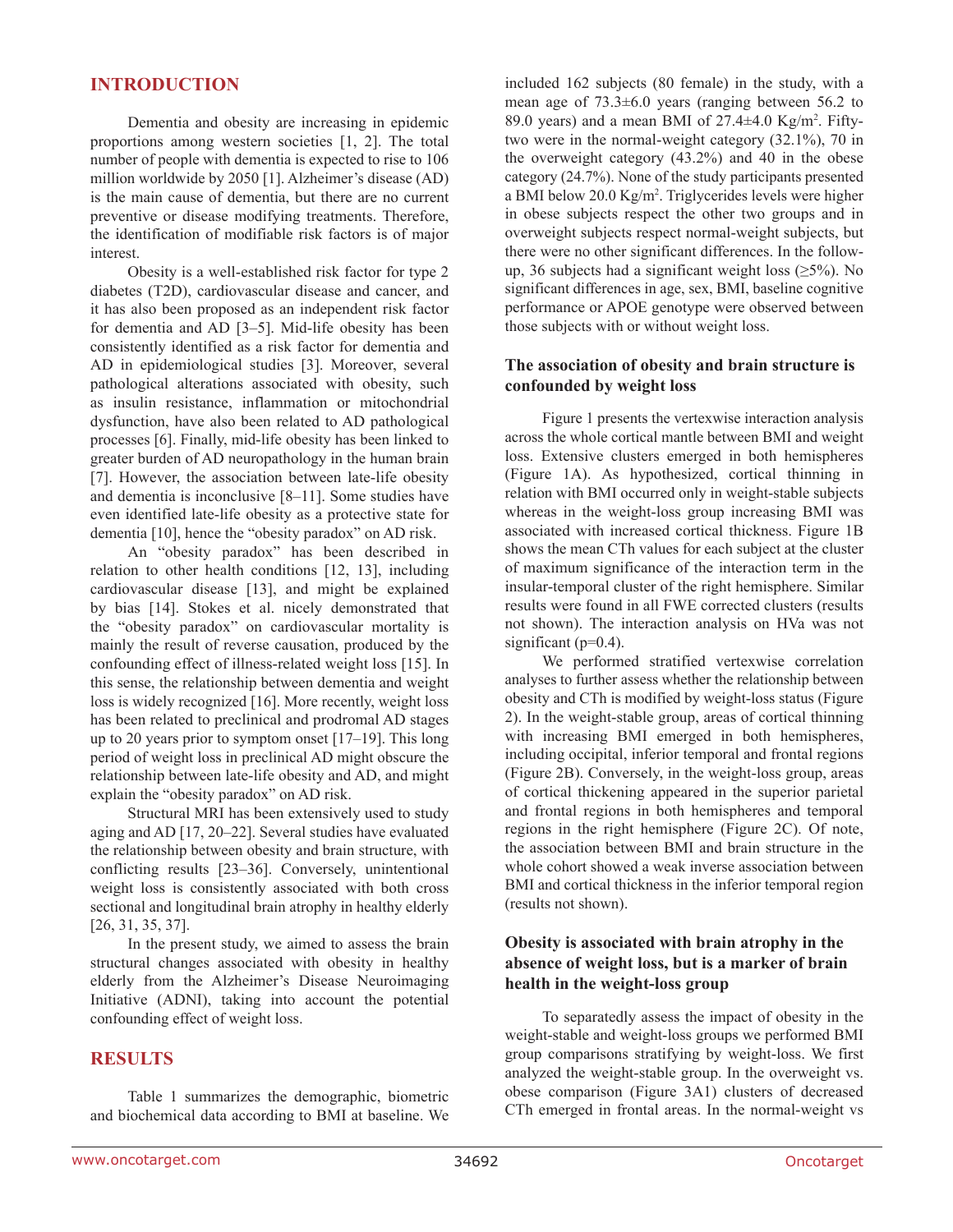| Table 1: Demographic, anthropometric and neuropsychological data according to the weight categories |  |  |  |
|-----------------------------------------------------------------------------------------------------|--|--|--|
|-----------------------------------------------------------------------------------------------------|--|--|--|

|                            | Normal-weight  | Overweight     | <b>Obese</b>   | $\mathbf{p}$ |
|----------------------------|----------------|----------------|----------------|--------------|
| n                          | 52             | 70             | 40             |              |
| Gender (females), $N$ (%)  | 24(46.2)       | 41 $(58.6)$    | 15(37.5)       | 0.089        |
| Age (years)                | 74.45 (6.07)   | 73.15(6.31)    | 72.08 (4.93)   | 0.159        |
| Weight-Loss group, $N$ (%) | 15(28.8)       | 11(15.7)       | 10(25.0)       | 0.200        |
| $SBP$ (mg/dL)              | 131.85 (17.57) | 133.01 (14.67) | 135.57(13.14)  | 0.504        |
| $DBP$ (mg/dL)              | 73.46 (11.38)  | 73.89 (9.72)   | 76.03 (8.99)   | 0.443        |
| $FPG$ (mg/dL)              | 98.21 (21.70)  | 96.26 (13.95)  | 103.08 (20.97) | 0.179        |
| Cholesterol (mg/dL)        | 194.60 (36.91) | 188.37 (38.34) | 193.72 (37.43) | 0.617        |
| Triglycerides (mg/dL)      | 113.35 (69.68) | 145.81 (75.37) | 161.62 (88.68) | 0.009        |
| Education (years)          | 16.63(2.63)    | 16.50(2.35)    | 16.50(2.46)    | 0.949        |
| ApoE4 carrier, $N$ (%)     | 16(30.8)       | 23(32.9)       | 9(22.5)        | 0.507        |
| MMSE score                 | 29.23(1.10)    | 29.00(1.15)    | 29.27 (0.93)   | 0.344        |
| ADAS-Cog 11 score          | 5.69(2.88)     | 5.91(3.45)     | 5.36(2.42)     | 0.659        |
| ADAS-Cog 13 score          | 8.82 (4.38)    | 9.28(5.08)     | 8.16(3.40)     | 0.453        |
| Type 2 Diabetes, $N$ (%)   | 4(7.7)         | 5(7.1)         | 6(15.0)        | 0.351        |

Data is expressed as mean (standard deviation). Abbreviations: BMI: body mass index; SBP: systolic blood pressure; DBP: diastolic blood pressure; FPG: fasting plasmatic glucose; MMSE: Minimental score examination; ADAS-Cog Alzheimer's Disease Scale Assessment.

obese comparison clusters of decreased CTh in the obese subjects emerged in frontal and occipital regions of both hemispheres (Figure 3A2). Finally, in the overweight vs obese comparison (Figure 3A3), clusters of decreased CTh emerged in occipital regions. There were no significant differences in HVa between the BMI groups in the weightstable group ( $p = 0.3$ ).

We next analyzed the weight loss group. In the normal-weight vs overweight and overweight vs obese

comparisons (Figures 3B1 and 3B3) we found clusters of increased CTh in temporal and posterior regions. In the normal-weight vs obese comparison (Figure 3B2) widespread clusters of increased CTh emerged. Of note, in the BMI group comparisons in the whole cohort, overweight participants showed several clusters of increased CTh when compared both with the normalweight group and with the obese group, but no significant differences were found in the normal-weight vs. obese



**Figure 1: Interaction analysis between body mass index and cortical thickness by weight loss. (A)** Vertex wise analysis. Blue areas indicate regions with significant (FWE<0.05) interaction term. **(B)** Scatterplot showing this interaction. BMI is shown in the X-axes and mean cortical thickness in the y-axes at the insular-temporal cluster of the right hemisphere. Green dots represent weight-stable subjects and orange dots represent weight-loss subjects. The blue gradient color represent the uncorrected p-values (p<0.05) in the FWE surviving clusters only.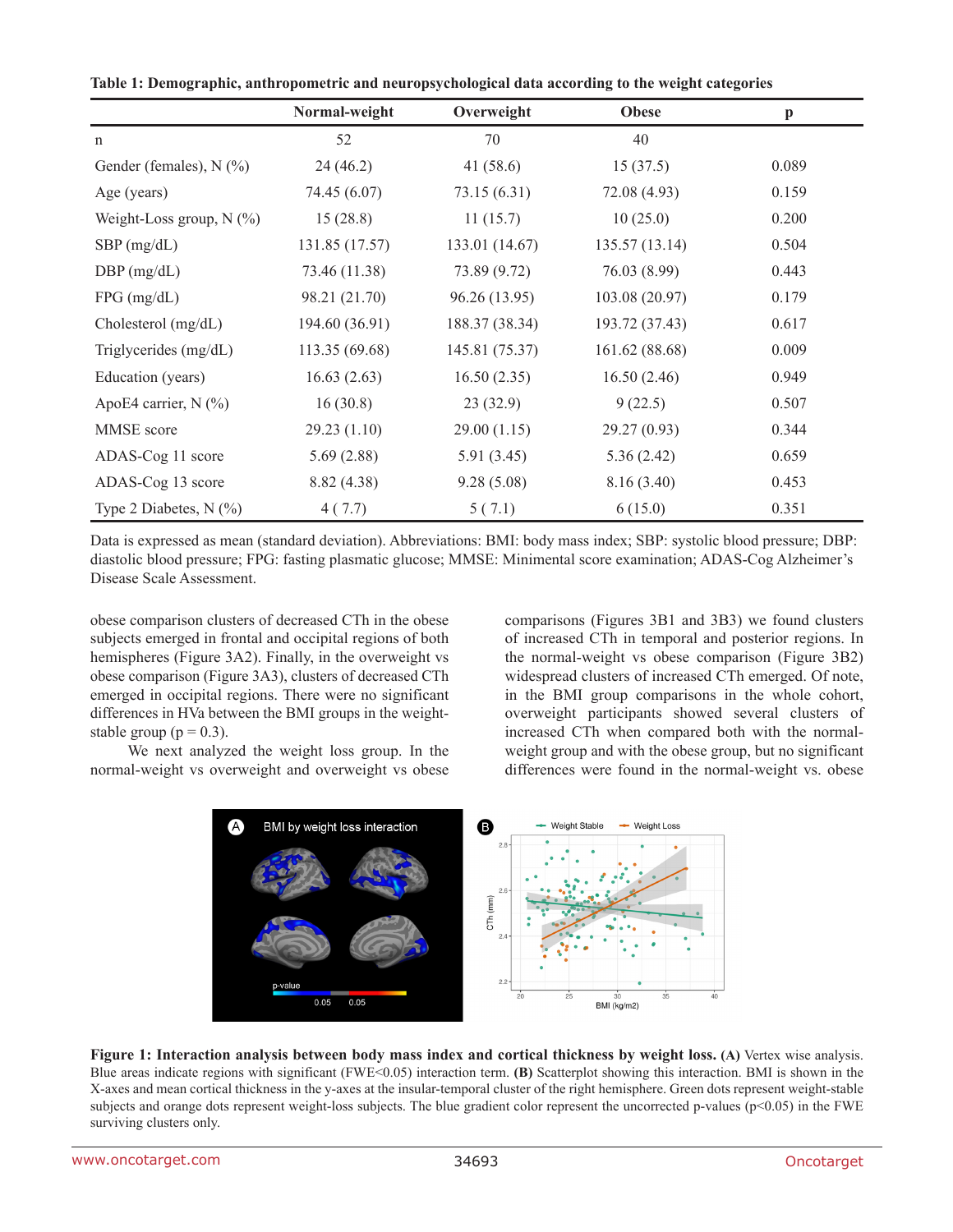comparison (results not shown). There were no significant differences in HVa between the BMI groups in the weightloss group ( $p = 0.09$ ).

### **DISCUSSION**

In this study, we examined the relationship between late-life obesity and brain structure in healthy elderly taking into account the potential confounding effect of weight loss. Our results suggest that late-life obesity is associated with cortical thinning, but that this relationship is negatively confounded by weight-loss.

Weight loss modifies the effect of late-life obesity on brain structure supporting the hypothesis of reverse causation (the negative confounding effect of AD related weight loss) as an explanation for the obesity paradox on AD risk. We found an inverse association between BMI and CTh in the weight-stable group, but an inverse relationship in the weight-loss group suggesting that obesity promotes cortical atrophy in the absence of weight loss, but could be a marker of brain health in later stages of the disease when weight-loss modifies body composition and more degeneration has occurred. These results are thus in agreement with the concept of mid-life



**Figure 2: Stratified correlation analysis between body mass index and cortical thickness. (A)** Correlation between BMI and cortical thickness in the weight-stable group. **(B)** Correlation between BMI and cortical thickness in the weight-loss group. Blue areas indicate regions with significant (FWE<0.05) cortical thinning. Red areas represent areas with significant cortical thickening (FWE<0.05). The blue and red gradient colors represent the uncorrected p-values (p<0.05) in the FWE suriving clusters only.



**Figure 3: Stratified group comparisons between BMI groups. (A)** Group comparisons in the weight-stable group. **(B)** Group comparisons in the weight-loss group. Blue areas indicate regions with significant (FWE<0.05) cortical thinning. Red areas represent areas with significant cortical thickening (FWE<0.05). The blue and red gradient colors represent the uncorrected p-values (p<0.05) in the FWE surviving clusters only.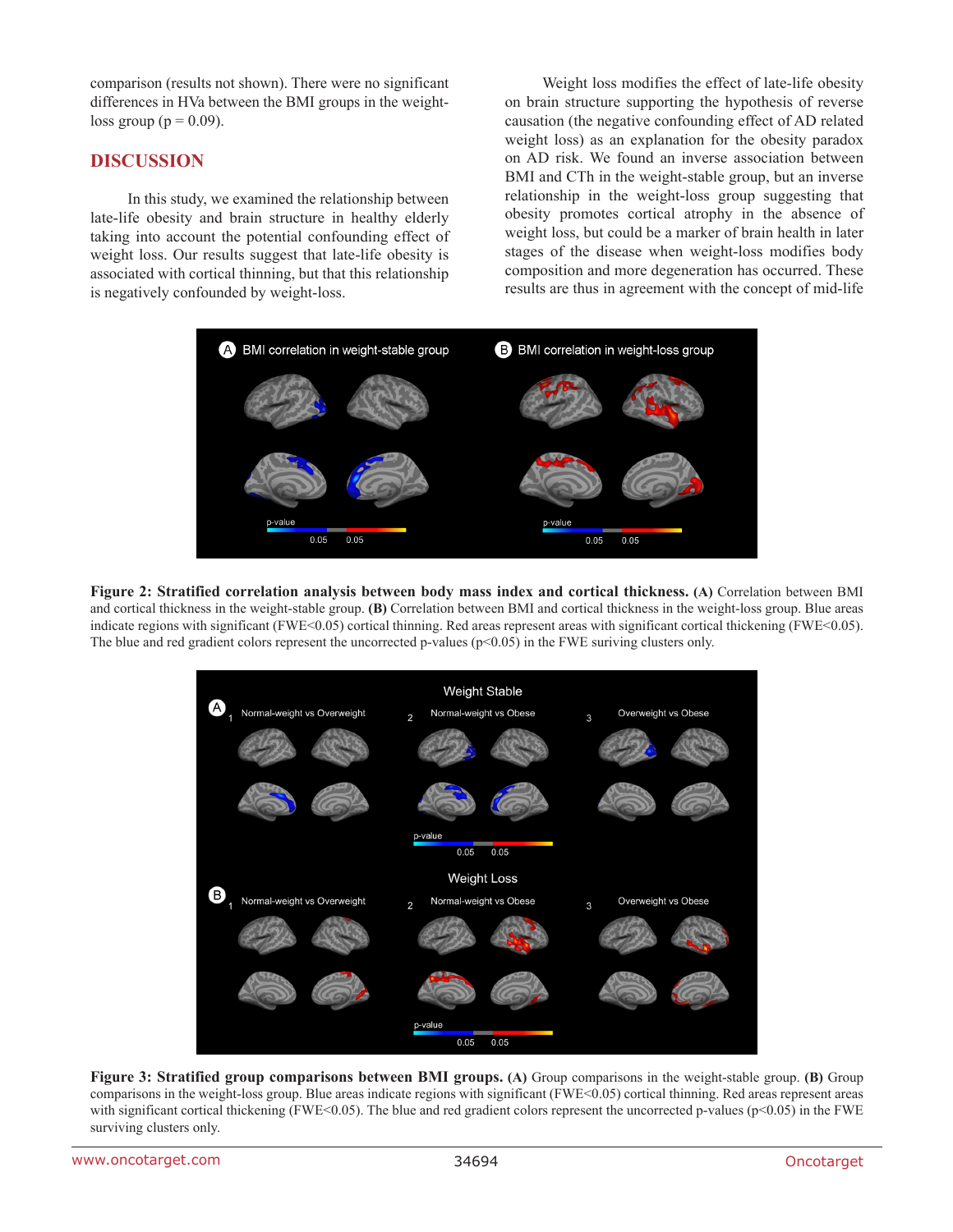obesity as an established risk factor for AD [3, 7], and as a risk factor for longitudinal cortical thinning in mid-life as shown in a study with 405 middle-aged subjects (mean age 47.2 years) [31, 38]. More recently, weight loss has been identified as a non-cognitive manifestation of preclinical AD [19, 37] and we have previosly shown that weightloss is associated with cortical atrophy [37]. In short, the weight-loss associated with preclinical AD would change the relationship between BMI and CTh in a slow, but cumulative process leading to reverse causation.

Elderly subjects have a higher prevalence of preclinical AD and longer mean preclinical periods than younger participants [38]. Reverse causation would be thus more evident in elderly subjects, and might help explain the conflicting results found in the literature. In this respect, previous works in younger cohorts have found hippocampal atrophy (mean age 63.2 years) [25] and cortical thinning in the entorhinal cortex and the posterior cingulate (mean age 63 years) in relation with obesity [31]. However, works in older cohorts have found increased hippocampal volume (mean age 74.4) [34] and increased cortical thickness in the precuneus (mean age of 76 years, also using the ADNI cohort) [27]. Our hypothesis could also explain the results by Raji et al. [30]. In this study, the authors showed an inverse correlation between late-life BMI and hippocampal, frontal lobe and anterior cingulate volumes in an older cohort (mean age 77 years). This study, however, excluded those subjects that converted to dementia in the following 5 years after the MRI. The exclusion of these subjects might have minimized reverse causation and might explain the similarities with our stratified analysis. Of note, our differences were restricted to the brain cortex; we did not find significant differences in hippocampal volume related with obesity.

Our study has several limitations. First, weight trajectories previous to MRI were not recorded. Consequently, we assumed that future weight loss is part of a dynamic process that begins at late mid-life and, therefore, before baseline MRI scan. Second, intentional weight loss cannot be differentiated from unintentional weight loss in the ADNI cohort. However, since previous studies have shown that intentional weight loss in healthy obese subjects and in obese MCI patients has beneficial cognitive effects [39–41]. Third, the ADNI cohort excluded participants with a large vascular burden. This selection bias explains the similar metabolic profile across BMI categories in our study and precludes the generalization of our results to broad obese populations. Fourth, body composition analyses or physical activity were not assessed in the ADNI cohort. Finally, these results were mainly derived from a cross-sectional analysis and further longitudinal studies with longer follow-up are necessary to confirm a plausible deleterious effect of latelife obesity on brain health.

In conclusion, weight loss negatively confounds the deleterious effect of adiposity in the brain structure in elderly subjects and might explain the "obesity paradox" on AD risk.

## **MATERIALS AND METHODS**

### **Study participants**

Data used in the preparation of this article were obtained from the Alzheimer's Disease Neuroimaging Initiative (ADNI) database (<http://adni.loni.usc.edu>). The ADNI was launched in 2003 by the National Institute on Aging (NIA), the National Institute of Biomedical Imaging and Bioengineering (NIBIB), the Food and Drug Administration (FDA), private pharmaceutical companies and non-profit organizations, as a %60 million, 5-year public-private partnership. The primary goal of ADNI has been to test whether serial magnetic resonance imaging (MRI), positron emission tomography (PET), other biological markers, and clinical and neuropsychological assessment can be combined to measure the progression of mild cognitive impairment (MCI) and early AD. The Principal Investigator of this initiative is Michael W. Weiner, MD, VA Medical Center and University of California – San Francisco. ADNI is the result of efforts of many co-investigators from a broad range of academic institutions and private corporations, and subjects have been recruited from over 50 sites across the U.S. and Canada. More information can be found in the acknowledgements section (see also [http://adni-info.](http://adni-info.org/) [org/\)](http://adni-info.org/). We selected all normal cognitive participants with available baseline cerebrospinal fluid data and 3T MRI scan in ADNI. Significant weight loss was defined as relative weight loss  $\geq$ 5% between the baseline and last follow-up visit, as previously described [37]. To be able to capture weight loss, we only included subjects with a minimum clinical and anthropometrical follow-up of 12 months. Body mass index (BMI) was calculated as weight in kilograms divided by height in meters squared. Individuals were categorized into three groups according to BMI: normal-weight (BMI<25 Kg/m2 ), overweight (BMI 25-30 Kg/m<sup>2</sup>) and obese (BMI>30 Kg/m<sup>2</sup>). One subject presented with outlier BMI value  $(51.3 \text{ Kg/m}^2)$  and thus was excluded from the analyses.

### **MRI analysis**

The details of MRI acquisition and pre-processing are available elsewhere (<http://adni-info.org/>). All structural MRIs were first processed using the crosssectional cortical reconstruction stream in Freesurfer v5.1.;(<http://surfer.nmr.mgh.harvard.edu>). The procedures have been described previously [20, 42]. The cortical thickness (CTh) was calculated as the distance from the grey/white matter boundary closest to the grey/ CSF boundary at each vertex. Every estimated surface was checked in a slice-by-slice basis to detect possible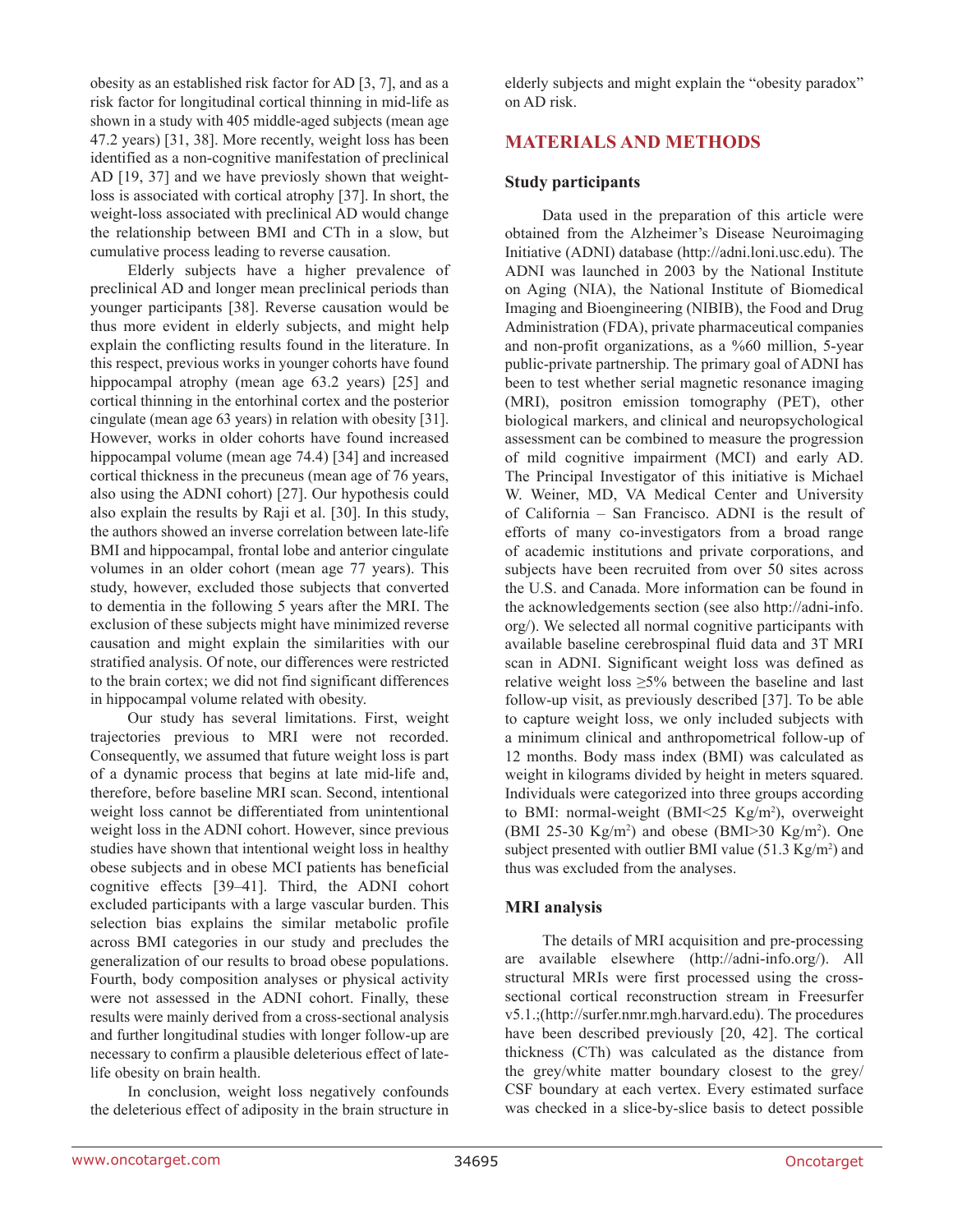segmentation errors. Thirty-three subjects of the 195 initially included in the study were excluded because of segmentation errors. Finally, CTh measure was smoothed using a Gaussian kernel of 15mm full-width at half maximum. Furthermore, the hippocampal volumes were extracted using Freesurfer v5.1 and the adjusted hippocampal volume (HVa) was computed [43, 44].

### **Statistical methods**

Group analyses for demographic and biometric data were done using R statistical software (R Core Team 2014. R: A Language and Environment for Statistical Computing, version 3.2.5. Available at: [http://www.r](http://www.r-project.org)[project.org](http://www.r-project.org)). Comparisons between the BMI categories were made using ANCOVA with Tukey's post hoc test correction ( $p<0.05$ ) for continuous variables, and the chisquare test for categorical variables.

To study the interaction between obesity and weight loss and its impact on the brain structure, we used three diferent approaches: interaction, stratified correlation analysis (primary analyses) and group comparison analysis (secondary analyses). First, we conducted a vertexwise analysis across the whole cortical mantle, showing regions with a BMI by weight-loss group interaction. To further study this relationship, we performed a vertexwise stratified correlation analyses with BMI in the weight stable and weight loss groups separately. Furthermore, we analized the interaction between BMI and weight-loss on the HVa. Finally, in a secondary analysis, we conducted group comparisons between the BMI categories. All analyses included age, sex and triglycerides levels as covariates.

We used monte-carlo simulations as implemented in Freesurfer to correct for multiple comparisons in a clustersize basis (family-wise error [FWE] correction at  $p<0.05$ ). The figures show only those results that survived FWE correction.

### **CONFLICTS OF INTEREST**

The authors declare no competing financial interests.

## **FUNDING**

This work was supported by research grants from the Carlos III Institute of Health, Spain (PI17/00279 to AJ, PI14/01126, and PI17/01019 to JF; PI13/01532 and PI16/01825 to RB; PI17/01895 to AL) and the CIBERNED program jointly funded by Fondo Europeo de Desarrollo Regional (FEDER), Unión Europea, "Una manera de hacer Europa". It has also been supported by "Marató TV3" grants (20141210 to JF and 20161431 to AJ and RB), a grant from the Fundació Bancaria La Caixa (DABNI project) to RB and, in part by Generalitat de Catalunya (PERIS subventions SLT006/17/125 to DA, SLT006/17/95 to EV and SLT006/17/00119 to JF) and by Hospital Clinic de Barcelona (grant "Ajut Josep Font" to AP). Data collection and sharing for this project was funded by the Alzheimer's Disease Neuroimaging Initiative (ADNI) (National Institutes of Health Grant U01 AG024904) and DOD ADNI (Department of Defense award number W81XWH-12-2-0012). ADNI is funded by the National Institute on Aging, the National Institute of Biomedical Imaging and Bioengineering, and through generous contributions from the following: AbbVie, Alzheimer's Association; Alzheimer's Drug Discovery Foundation.

## **REFERENCES**

- 1. Prince M, Bryce R, Albanese E, Wimo A, Ribeiro W, Ferri CP. The global prevalence of dementia: A systematic review and metaanalysis. Alzheimers Dement. 2013; 9:63-75.e2. [https://doi.org/10.1016/j.jalz.2012.11.007.](https://doi.org/10.1016/j.jalz.2012.11.007)
- 2. Yang L, Colditz GA. Prevalence of Overweight and Obesity in the United States, 2007-2012. JAMA Intern Med. 2015; 175:1412. [https://doi.org/10.1001/](https://doi.org/10.1001/jamainternmed.2015.2405) [jamainternmed.2015.2405.](https://doi.org/10.1001/jamainternmed.2015.2405)
- 3. Anstey KJ, Cherbuin N, Budge M, Young J. Body mass index in midlife and late-life as a risk factor for dementia: a meta-analysis of prospective studies. Obes Rev. 2011; 12:e426-37. [https://doi.](https://doi.org/10.1111/j.1467-789X.2010.00825.x) [org/10.1111/j.1467-789X.2010.00825.x](https://doi.org/10.1111/j.1467-789X.2010.00825.x).
- 4. Calle EE, Thun MJ, Petrelli JM, Rodriguez C, Heath CW. Body-mass index and mortality in a prospective cohort of U.S. adults. N Engl J Med. 1999; 341:1097-105. [https://doi.](https://doi.org/10.1056/NEJM199910073411501) [org/10.1056/NEJM199910073411501](https://doi.org/10.1056/NEJM199910073411501).
- 5. Calle EE, Rodriguez C, Walker-Thurmond K, Thun MJ. Overweight, obesity, and mortality from cancer in a prospectively studied cohort of U.S. adults. N Engl J Med. 2003; 348:1625-38. [https://doi.org/10.1056/](https://doi.org/10.1056/NEJMoa021423) [NEJMoa021423](https://doi.org/10.1056/NEJMoa021423).
- 6. O'Brien PD, Hinder LM, Callaghan BC, Feldman EL. Neurological consequences of obesity. Lancet Neurol. 2017; 16:465-77. [https://doi.org/10.1016/](https://doi.org/10.1016/S1474-4422(17)30084-4) [S1474-4422\(17\)30084-4](https://doi.org/10.1016/S1474-4422(17)30084-4).
- 7. Chuang YF, An Y, Bilgel M, Wong DF, Troncoso JC, O'Brien RJ, Breitner JC, Ferruci L, Resnick SM, Thambisetty M. Midlife adiposity predicts earlier onset of Alzheimer's dementia, neuropathology and presymptomatic cerebral amyloid accumulation. Mol Psychiatry. 2016; 21:910-5. [https://doi.org/10.1038/mp.2015.129.](https://doi.org/10.1038/mp.2015.129)
- 8. Dahl AK, Löppönen M, Isoaho R, Berg S, Kivelä SL. Overweight and obesity in old age are not associated with greater dementia risk. J Am Geriatr Soc. 2008; 56:2261-6. [https://doi.org/10.1111/j.1532-5415.2008.01958.x.](https://doi.org/10.1111/j.1532-5415.2008.01958.x)
- 9. Emmerzaal TL, Kiliaan AJ, Gustafson DR. 2003-2013: a decade of body mass index, Alzheimer's disease, and dementia. J Alzheimers Dis. 2015; 43:739-55. [https://doi.](https://doi.org/10.3233/JAD-141086) [org/10.3233/JAD-141086](https://doi.org/10.3233/JAD-141086).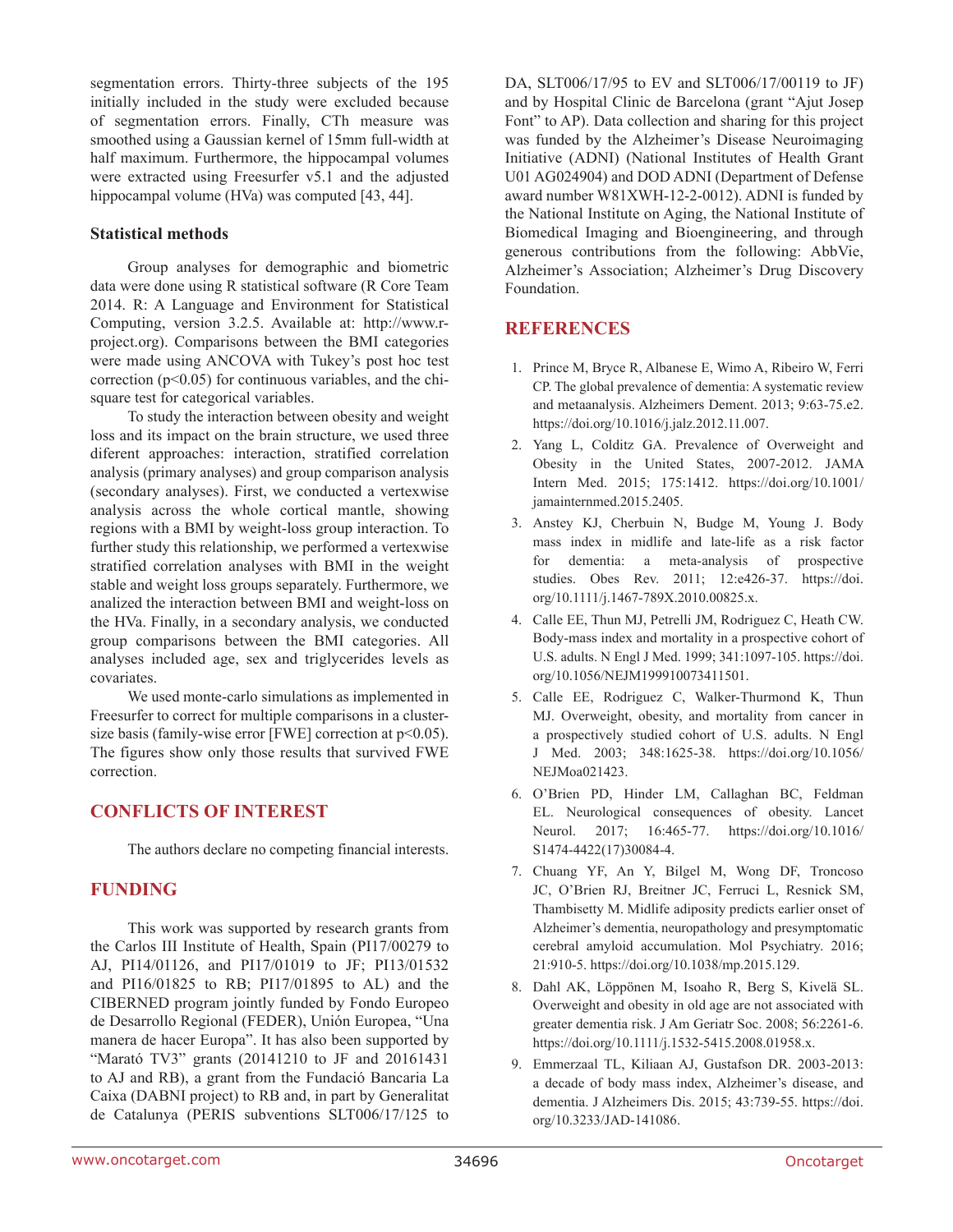- 10. Fitzpatrick AL, Kuller LH, Lopez OL, Diehr P, O'Meara ES, Longstreth WT Jr, Luchsinger JA. Midlife and latelife obesity and the risk of dementia: cardiovascular health study. Arch Neurol. 2009; 66:336-42. [https://doi.](https://doi.org/10.1001/archneurol.2008.582) [org/10.1001/archneurol.2008.582.](https://doi.org/10.1001/archneurol.2008.582)
- 11. Hughes TF, Borenstein AR, Schofield E, Wu Y, Larson EB. Association between late-life body mass index and dementia: The Kame Project. Neurology. 2009; 72:1741-6. <https://doi.org/10.1212/WNL.0b013e3181a60a58>.
- 12. Lennon H, Sperrin M, Badrick E, Renehan AG. The Obesity Paradox in Cancer: a Review. Curr Oncol Rep. 2016; 18:56. [https://doi.org/10.1007/s11912-016-0539-4.](https://doi.org/10.1007/s11912-016-0539-4)
- 13. Niedziela J, Hudzik B, Niedziela N, Gąsior M, Gierlotka M, Wasilewski J, Myrda K, Lekston A, Poloński L, Rozentryt P. The obesity paradox in acute coronary syndrome: a metaanalysis. Eur J Epidemiol. 2014; 29:801-12. [https://doi.](https://doi.org/10.1007/s10654-014-9961-9) [org/10.1007/s10654-014-9961-9](https://doi.org/10.1007/s10654-014-9961-9).
- 14. Banack HR, Stokes A. The "obesity paradox" may not be a paradox at all. Int J Obes (Lond). 2017; 41:1162-3. [https://](https://doi.org/10.1038/ijo.2017.99) [doi.org/10.1038/ijo.2017.99.](https://doi.org/10.1038/ijo.2017.99)
- 15. Stokes A, Preston SH. Smoking and reverse causation create an obesity paradox in cardiovascular disease. Obesity (Silver Spring). 2015; 23:2485-90. [https://doi.org/10.1002/](https://doi.org/10.1002/oby.21239) [oby.21239.](https://doi.org/10.1002/oby.21239)
- 16. Albanese E, Taylor C, Siervo M, Stewart R, Prince MJ, Acosta D. Dementia severity and weight loss: a comparison across eight cohorts. The 10/66 study. Alzheimers Dement. 2013; 9:649-56. <https://doi.org/10.1016/j.jalz.2012.11.014>.
- 17. Alhurani RE, Vassilaki M, Aakre JA, Mielke MM, Kremers WK, Machulda MM, Geda YE, Knopman DS, Peterson RC, Roberts RO. Decline in Weight and Incident Mild Cognitive Impairment: Mayo Clinic Study of Aging. JAMA Neurol. 2016; 73:439-46. [https://doi.org/10.1001/](https://doi.org/10.1001/jamaneurol.2015.4756) [jamaneurol.2015.4756.](https://doi.org/10.1001/jamaneurol.2015.4756)
- 18. Gao S, Nguyen JT, Hendrie HC, Unverzagt FW, Hake A, Smith-Gamble V, Hall K. Accelerated weight loss and incident dementia in an elderly African-American cohort. J Am Geriatr Soc. 2011; 59:18-25. [https://doi.](https://doi.org/10.1111/j.1532-5415.2010.03169.x) [org/10.1111/j.1532-5415.2010.03169.x.](https://doi.org/10.1111/j.1532-5415.2010.03169.x)
- 19. Müller S, Preische O, Sohrabi HR, Gräber S, Jucker M, Dietzsch J, Ringman JM, Martins RN, McDade E, Schofield PR, Ghetti B, Rossor M, Graff-Radford NR, et al. Decreased body mass index in the preclinical stage of autosomal dominant Alzheimer's disease. Sci Rep. 2017; 7:1225. <https://doi.org/10.1038/s41598-017-01327-w>.
- 20. Fortea J, Sala-Llonch R, Bartrés-Faz D, Lladó A, Solé-Padullés C, Bosch B, Antonell A, Olives J, Sanchez-Valle R, Molinuevo JL, Rami L. Cognitively Preserved Subjects with Transitional Cerebrospinal Fluid β-Amyloid 1-42 Values Have Thicker Cortex in Alzheimer Disease Vulnerable Areas. Biol Psychiatry. 2011; 70:183-90.
- 21. Fortea J, Vilaplana E, Alcolea D, Carmona-Iragui M, Sánchez-Saudinos MB, Sala I, Antón-Aguirre S, González S, Medrano S, Pegueroles J, Morenas E, Clarimón J, Blesa R, et al. Cerebrospinal fluid β-amyloid and phospho-tau

biomarker interactions affecting brain structure in preclinical Alzheimer disease. Ann Neurol. 2014; 76:223- 30. <https://doi.org/10.1002/ana.24186>.

- 22. Pegueroles J, Vilaplana E, Montal V, Sampedro F, Alcolea D, Carmona-Iragui M, Clarimon J, Blesa R, Lleó A, Fortea J; Alzheimer's Disease Neuroimaging Initiative. Longitudinal brain structural changes in preclinical Alzheimer disease. Alzheimers Dement. 2017; 13:499-509. [https://doi.org](https://doi.or)/10.1016/j.jalz.2016.08.010.
- 23. Boyle CP, Raji CA, Erickson KI, Lopez OL, Becker JT, Gach HM, Longstreth WT Jr, Teverovskiy L, Kuller LH, Carmichael OT, Thompson PM. Physical activity, body mass index, and brain atrophy in Alzheimer's disease. Neurobiol Aging. 2015; 36:S194-202. [https://doi.](https://doi.org/10.1016/j.neurobiolaging.2014.05.036) [org/10.1016/j.neurobiolaging.2014.05.036](https://doi.org/10.1016/j.neurobiolaging.2014.05.036).
- 24. Brooks SJ, Benedict C, Burgos J, Kempton MJ, Kullberg J, Nordenskjöld R, Kilander L, Nylander R, Larsson EM, Johansson L, Ahlström H, Lind L, Schiöth HB. Late-life obesity is associated with smaller global and regional gray matter volumes: a voxel-based morphometric study. Int J Obes (Lond). 2013; 37:230-6. [https://doi.org/10.1038/](https://doi.org/10.1038/ijo.2012.13) [ijo.2012.13.](https://doi.org/10.1038/ijo.2012.13)
- 25. Cherbuin N, Sargent-Cox K, Fraser M, Sachdev P, Anstey KJ. Being overweight is associated with hippocampal atrophy: the PATH Through Life Study. Int J Obes (Lond). 2015; 39:1509-14. [https://doi.org/10.1038/ijo.2015.106.](https://doi.org/10.1038/ijo.2015.106)
- 26. Driscoll I, Gaussoin SA, Wassertheil-Smoller S, Limacher M, Casanova R, Yaffe K, Resnick SM, Espeland MA. Obesity and Structural Brain Integrity in Older Women: The Women's Health Initiative Magnetic Resonance Imaging Study. J Gerontol A Biol Sci Med Sci. 2016; 71:1216-22. <https://doi.org/10.1093/gerona/glw023>.
- 27. Ho AJ, Stein JL, Hua X, Lee S, Hibar DP, Leow AD, Dinov ID, Toga AW, Saykin AJ, Shen L, Foroud T, Pankratz N, Huentelman MJ, et al. A commonly carried allele of the obesity-related FTO gene is associated with reduced brain volume in the healthy elderly. Proc Natl Acad Sci U S A. 2010; 107:8404-9. [https://doi.org/10.1073/](https://doi.org/10.1073/pnas.0910878107) [pnas.0910878107](https://doi.org/10.1073/pnas.0910878107).
- 28. Jagust W, Harvey D, Mungas D, Haan M. Central obesity and the aging brain. Arch Neurol. 2005; 62:1545-8. [https://](https://doi.org/10.1001/archneur.62.10.1545) [doi.org/10.1001/archneur.62.10.1545](https://doi.org/10.1001/archneur.62.10.1545).
- 29. Kim H, Kim C, Seo SW, Na DL, Kim HJ, Kang M, Shin HY, Cho SK, Park SE, Lee J, Hwang JW, Jeon S, Lee JM, et al. Association between body mass index and cortical thickness: Among elderly cognitively normal men and women. Int Psychogeriatr. 2015; 27:121-30. [https://doi.](https://doi.org/10.1017/S1041610214001744) [org/10.1017/S1041610214001744.](https://doi.org/10.1017/S1041610214001744)
- 30. Raji CA, Ho AJ, Parikshak NN, Becker JT, Lopez OL, Kuller LH, Hua X, Leow AD, Toga AW, Thompson PM. Brain structure and obesity. Hum Brain Mapp. 2010; 31:353-64. [https://doi.org/10.1002/hbm.20870.](https://doi.org/10.1002/hbm.20870)
- 31. Shaw ME, Sachdev PS, Abhayaratna W, Anstey KJ, Cherbuin N. Body mass index is associated with cortical thinning with different patterns in mid- and late-life. Int